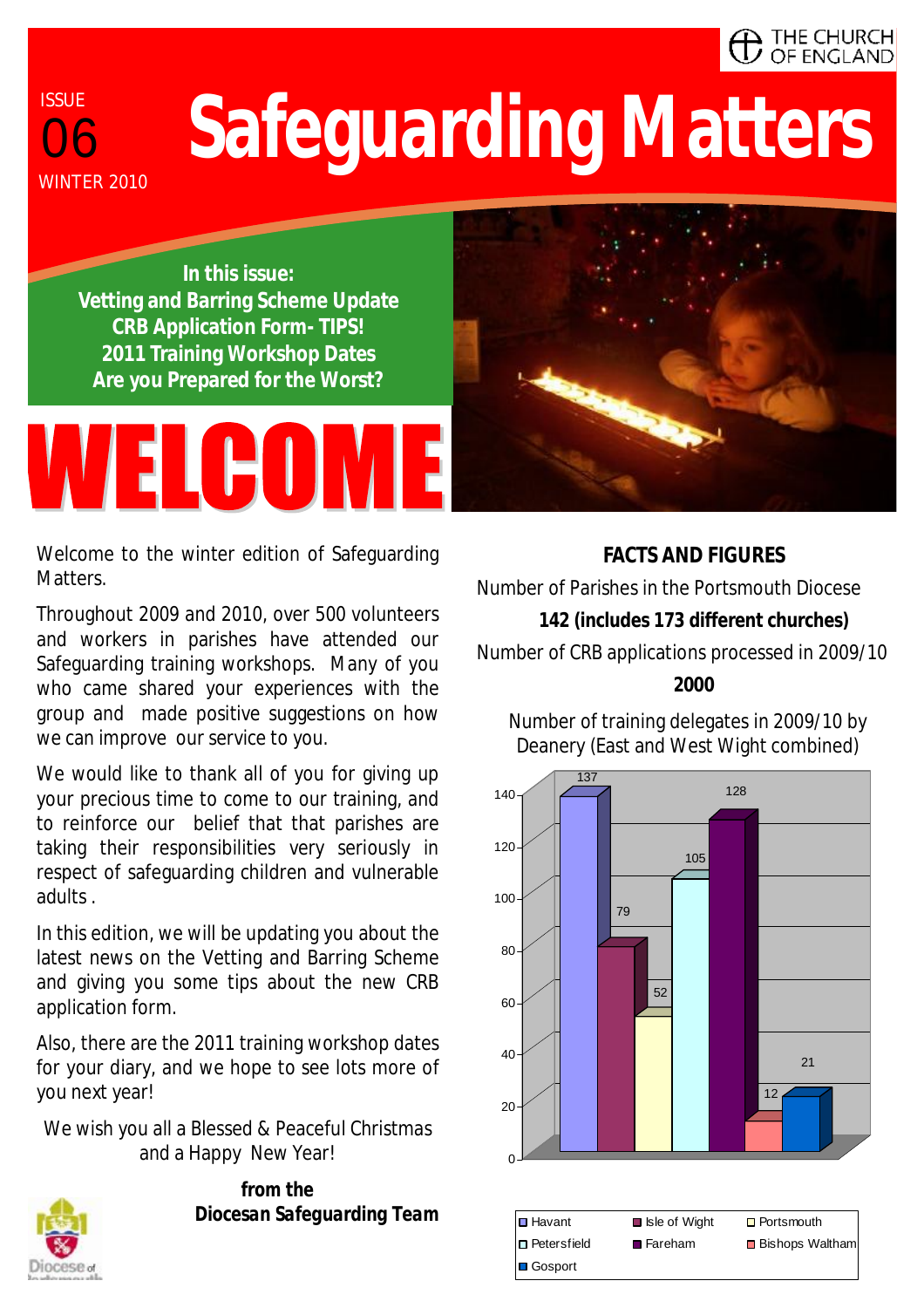#### **VETTING AND BARRING - UPDATE**

Following the announcement in June 2010 about the Government's intention to remodel the Vetting and Barring Scheme, the Home Secretary, Theresa May has issued a further statement on the 22nd October 2010 to the House of Commons. The Statement reads:

#### **VETTING AND BARRING SCHEME REMODELLING**

I announced on 15 June that further implementation of the Vetting and Barring Scheme would be halted pending a review of the scheme. Together with my Rt Hon Friends the Secretaries of State for Education and Health, I am today announcing the terms of reference for this review which we have collectively agreed.

The Review will be thorough and consider afresh the principles and objectives of the scheme and recommend what, if any, scheme is now needed. The Review will be developed by officials working jointly across our three departments and recommendations are expected early in the New Year. In parallel, a review of the criminal records regimes will take place, led by the Independent Government Advisor for Criminality Information Management, Mrs Sunita Mason. This will be undertaken in two phases and will report firstly on employment vetting systems which involve the Criminal Records Bureau, followed by a report on the broader regime.

The protection of children and vulnerable adults must be paramount. But we must also ensure that arrangements are proportionate and support a trusting, caring society where well meaning people are encouraged rather than deterred.

The recommendations of the review are expected early next year. In the meantime, and during the review process, parishes should continued to process CRB applications in the normal way.

We also recommend that Safeguarding Representatives and/or Identity Validators make a note of the CRB website address below, as this will be updated with any new information as it is received. CRB website - [www.crb.homeoffice.gov.uk](http://www.crb.homeoffice.gov.uk) and the Independent Safeguarding Authority (ISA) website is [www.isa-gov.org.uk](http://www.isa-gov.org.uk)



#### **CRB APPLICATION FORM**

The new CRB forms have been available for 3 months now and appear to be much easier to fill in. However there are still a few areas where common mistakes are being made which may delay the processing of these applications. We have listed below some common mistakes to look out for:

- 1. If the answer is yes for **A20** National Insurance number, **A22** Driving Licence or **A24** Passport the subsequent fields **must** be filled in or the form will be returned.
- 2. The verification boxes, **A21, A23 and A25** should only be filled in by the ID Validator if they have seen the related documentation.
- 3. Section Y is for the Countersignatory to sign and **MUST NOT** be filled in by the ID Validator or applicant.
- 4. If the applicant is a volunteer please ensure that the 'Yes' box in Section X68 is crossed as refunds will no longer be given in the event of an error.

**More tips for filling in the CRB application form can be found on the CRB website at [www.crb.homeoffice.gov.uk/guidance](http://www.crb.homeoffice.gov.uk/guidance)**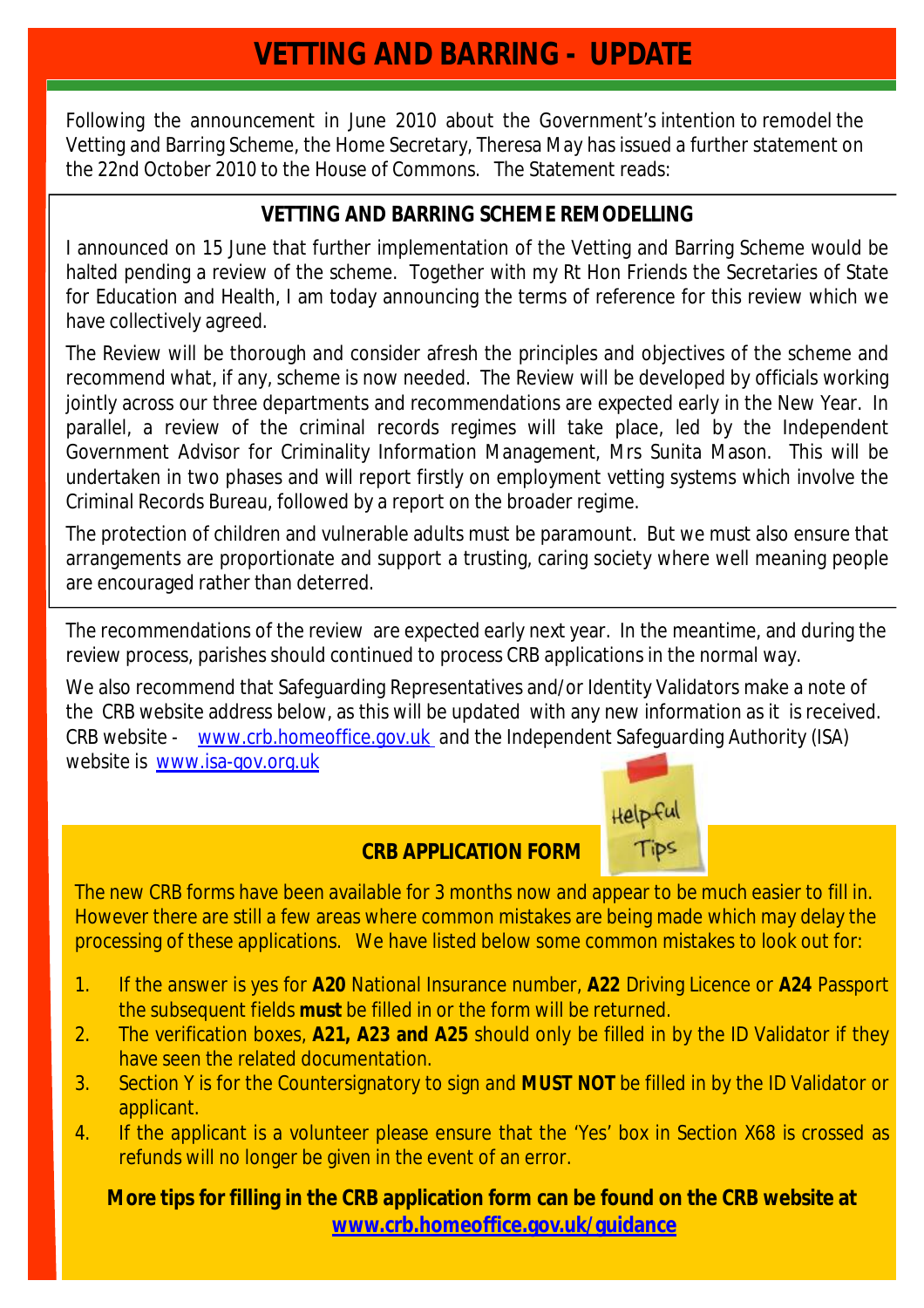#### **SAFEGUARDING TRAINING WORKSHOP DATES 2011**

**The 2011 Safeguarding Training Workshops are as follows**:

| Saturday 29th January<br>9.30am-1.00pm         | Safeguarding Children in Church<br>St Andrew's Church Hall, Southwood Road, PO11 9QW                           | <b>Hayling Island</b> |
|------------------------------------------------|----------------------------------------------------------------------------------------------------------------|-----------------------|
| Saturday 12th February<br>10.00am-12.00pm      | Safequarding Vulnerable Adults Portsmouth<br>Peninsular House, Wharf Road, Portsmouth, PO2 8HB                 |                       |
| Saturday 19th March<br>10.00am-12.00pm         | Safeguarding Vulnerable Adults Isle of Wight<br>St John the Baptist Church Hall, Drake Road, Newport, PO30 1EQ |                       |
| <b>Wednesday 13th April</b><br>10.00am-12.00pm | Safeguarding Vulnerable Adults<br>St John the Baptist, Redhill Road, Rowlands Castle, PO9 6DF                  | Havant                |
| Saturday 21st May<br>9.30am-1.00pm             | Safeguarding Children in Church<br>Peninsular House, Wharf Road, Portsmouth, PO2 8HB                           | Portsmouth            |
| Saturday 11th June<br>10.00am-12.00pm          | Safeguarding Vulnerable Adults<br>Alverstoke Parish Centre, Green Road, PO12 2ET                               | Gosport               |
| Saturday 2nd July<br>9.30am-1.00pm             | Safeguarding Children in Church<br>St John the Baptist, Newport, PO30 1EQ                                      | Isle of Wight         |

To book a place on any of the above workshops, please contact Theresa Winship on Tel: 023 92 899677 or e-mail [theresa.winship@portsmouth.anglican.org](mailto:theresa.winship@portsmouth.anglican.org)

*The above training is dependent upon a minimum numbers of participants registering to attend, and we reserve the right to cancel training if there are insufficient delegates.* 

We also welcome bookings from parishes who wish to organise their own safeguarding training workshop, and you should contact Theresa Winship to discuss this.

#### **FIRST AID TRAINING**



We have sourced a local training provider who is willing to run a basic awareness course in First Aid at Peninsular House.

Parishes who are interested in nominating individuals for this should contact Theresa Winship and express their interest in the first instance.

There will be a small cost per person for this course depending upon the final number of delegates. Please could you let Theresa know by the end of December in order that we can book a course

in the New Year if there is sufficient interest.